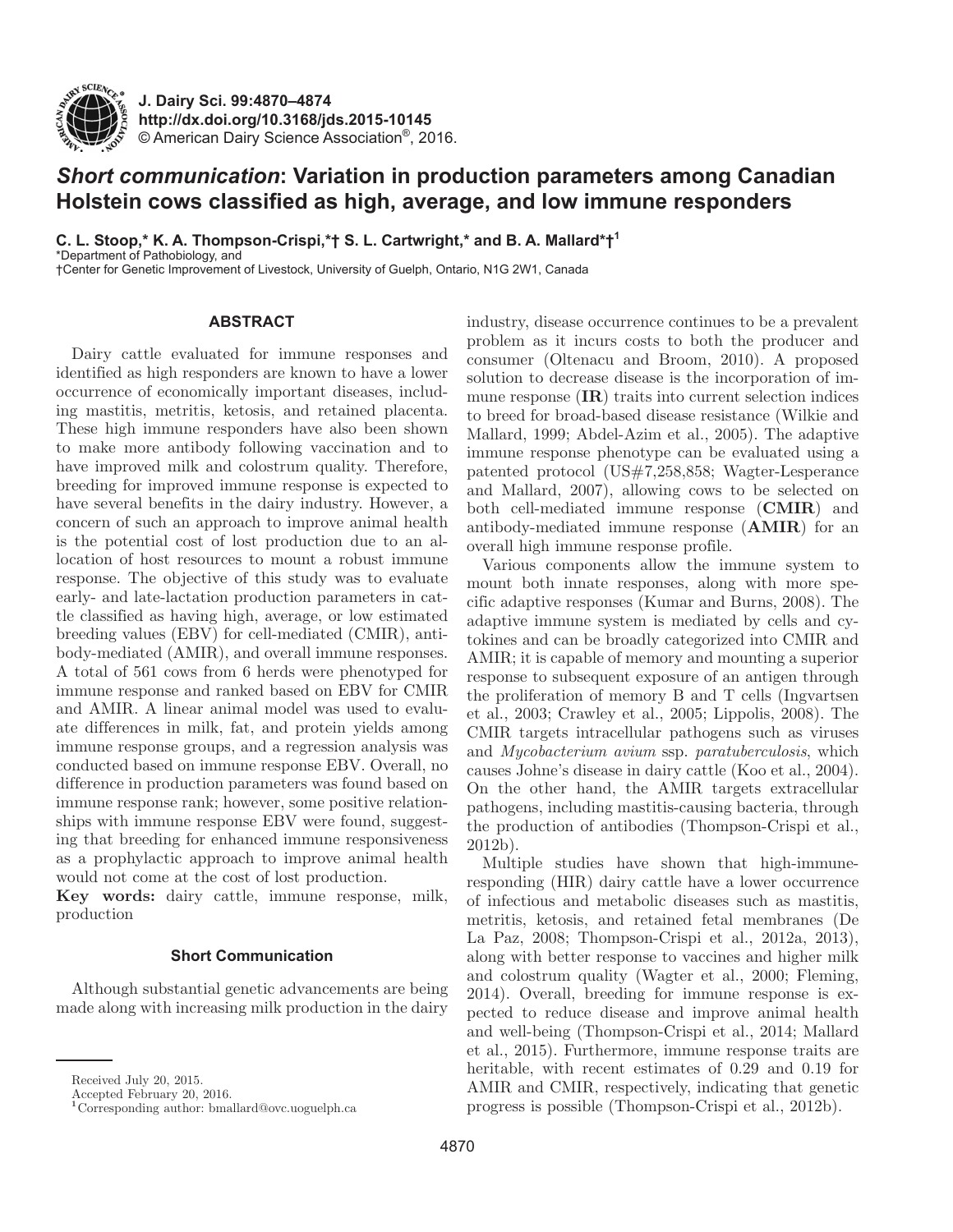A previous study that classified animals based solely on their antibody response demonstrated no adverse effects on 305-d milk yield. Wagter et al. (2003) observed higher fat and protein yields in low-responder, firstparity cows compared with average or high responders when ranked based on AMIR; however, these differences for protein and fat did not carry over into older cows. Additionally, the high-AMIR cows in third or greater parity had a higher milk yield than the average and low groups (Wagter et al., 2003). Another study examined correlations of sire EBV for AMIR and CMIR with 45 traits from the lifetime profit index. Of the production traits, significant correlations were observed only between AMIR and milk fat  $(0.184; P = 0.011)$  and CMIR and milk protein  $(-0.147; P = 0.042)$  (Heriazon et al., 2013). On the other hand, positive genetic correlations for CMIR with milk yield have been reported at  $0.16$   $(P \leq 0.01)$  (Thompson-Crispi et al., 2012b). These previous studies used 305-d projected milk, fat, and protein yields; however, associations with earlylactation production parameters remain unknown. The objectives of this study were to (1) use standardized breeding values to classify cattle as high, average, or low immune responders for CMIR, AMIR, and overall IR; (2) evaluate the association of AMIR, CMIR, and overall IR rank with milk and production parameters from the first 60 DIM; and (3) evaluate the association of AMIR, CMIR, and overall IR with complete 305-d production records.

All experimental procedures were approved by the Animal Care Committee of the University of Guelph under guidelines of the Canadian Council of Animal Care (1993). A total of 561 Holstein cows and heifers from 6 commercial herds in southern Ontario were evaluated for immune response using the patented HIR test protocol (Wagter-Lesperance and Mallard, 2007). Briefly, all cattle were immunized intramuscularly on d 0 (study start day) with 0.5 mg of type-I antigen, 0.5 mg of type-II antigen, and 0.5 mg of Quil-A adjuvant (Cedarlane Laboratories Ltd., Hornby, ON, Canada) dissolved in 1.0 mL of PBS. A blood sample was taken on d 0 as a measure of baseline antibody response and at d 14 to measure a primary antibody response. A delayed-type hypersensitivity (DTH) to the type-I antigen and a PBS control was used as a measure of CMIR and was initiated at d 14 postimmunization (Hernández et al., 2005; Heriazon et al., 2009). Skin thickness measurements were taken on both tail folds, and cows then received an intradermal injection of the type-I antigen on the right tail fold and a PBS control on the left tail fold. Twenty-four hours later, skin thickness measurements were repeated. The ratio of skin thickness measurements at 24 h to 0 h relative to intradermal injection was used for both the test site and control sites. The AMIR was evaluated by antibody production in response to the type-II antigen (Heriazon et al., 2009). Serum antibody was quantified using a modified ELISA protocol as described by Hine et al. (2011) from blood collected on d 0 and 14 of the test protocol.

Complete immune response phenotypes and registration numbers were available for 561 dairy cattle from 6 herds (herd 1,  $n = 112$ ; herd 2,  $n = 60$ ; herd 3,  $n = 94$ ; herd 4,  $n = 118$ ; herd 5,  $n = 95$ ; herd 6,  $n = 82$ ). The full pedigree included 26,673 animals and was provided by the Canadian Dairy Network (Guelph, Ontario). For CMIR, the response variable was the log ratio of the 24-h skin thickness measurement at the test site to the 0-h test site measurement, with the control site as a covariate. For AMIR, the d 14 value, indicative of a primary antibody response, was the response variable and the d 0 value was the covariate. ASREML software (Gilmour et al., 1995) was used to estimate heritability and breeding values to rank animals for CMIR or AMIR based on the following univariate linear animal model:

$$
y_{ijklmn} = \mu + \alpha \times d_i + h_j + p_k + sl_l
$$

$$
+ ps_m + a_n + e_{ijklmn},
$$

where  $y_{ijklmn} = \text{CMIR}$  or AMIR;  $\mu = \text{population mean}$ ;  $d_i$  = control site of CMIR or AMIR at d-0 as fixed regressions;  $\alpha$  is a regression coefficient; h<sub>i</sub> = fixed effect of herd  $(1-6)$ ;  $p_k = fixed$  effect of parity  $(0, 1, 2, 3, ...)$  $\geq$ 4); sl<sub>l</sub> = fixed effect of stage of lactation group (not lactating, 1–20, 21–105, 106–235, >235 DIM);  $ps_m =$ fixed effect of pregnancy status (not pregnant, <100, 100–200, >200 d pregnant);  $a_n$  = random animal effect; and  $e_{ijklmn}$  = residual error. Variables with  $P > 0.1$  were removed from the model and results were considered to be statistically significant if  $P \leq 0.05$ . Interactions were tested and remained in the model if  $P < 0.1$ . The EBV were standardized to a mean of 0 and a standard deviation of 1; animals with an EBV  $\geq +1$  standard deviation (**SD**) from the mean were classified as high responders, those with an EBV  $\leq -1$  SD were classified as low immune responders, and those with an EBV between  $-1$  and  $+1$  SD from the mean were average immune responders. To have an EBV for overall IR, standardized breeding values for CMIR and AMIR were averaged as described previously (Thompson-Crispi et al., 2012b).

Milk records within the first 60 DIM of lactation were available for 442 of the tested animals, and complete 305-d records for 402 cows, through the Ontario Dairy Herd Improvement Corporation and the Canadian Dairy Network. Records were obtained from the lactation in which animals were IR tested, or in the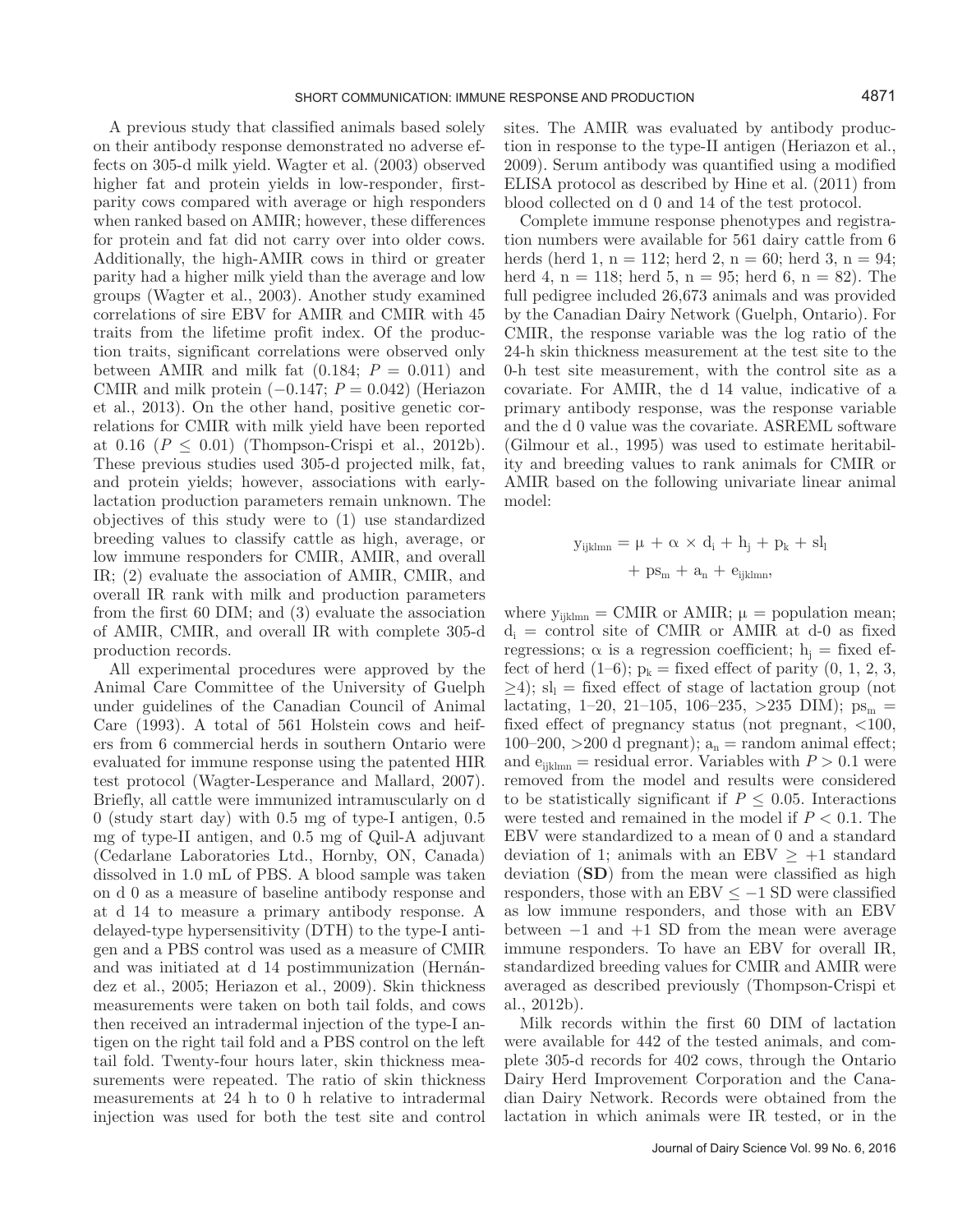first lactation if data were available for heifers. Milk parameters obtained during the first 60 DIM included test-day milk, fat, and protein yields. If more than one record was available within the first 60 DIM, an average was used. The total 305-d milk, fat, and protein yields were obtained once the animal completed their lactation.

Milk parameters were analyzed independently using a SAS (SAS Institute Inc., Cary, NC) mixed linear model, as follows:

$$
y_{ijklm} = \mu + ar_i + cr_j + ir_k + h_l + p_m + e_{ijklm},
$$

where  $y_{ijklm} = 60$ -d milk parameter (daily fat, protein, or milk yield within the first 60 DIM) or 305-d milk parameter (fat, protein, or milk);  $\mu$  = population mean;  $ar_i = AMIR$  rank (high, average, low);  $cr_i = CMIR$  rank (high, average, low);  $ir_k =$  overall IR rank (high, average, low); h<sub>l</sub> = fixed herd effect (6 herds);  $p_m$  = fixed effect of parity  $(0, 1, 2, 3, \geq 4)$ ; and  $e_{ijklm}$  = residual error. Results were considered statistically significant at  $P \leq 0.05$ . Herd  $\times$  parity interactions were tested along with a combined AMIR-CMIR rank (high-high, average-average, low-low) and remained in the model if  $P < 0.1$ . A regression analysis was performed using CMIR, AMIR, or IR breeding values and included the effects of herd and parity. As in the above model, the y variable was the production parameter in the regression analysis.

Results showed significant variation in breeding values for IR traits, which allowed the animals to be ranked, as previously demonstrated (Thompson-Crispi et al., 2012b), as high, average, or low for CMIR and AMIR. Cell-mediated IR and AMIR were found to be heritable, with estimates of  $0.24$  (SE = 0.09) and  $0.52$  $(SE = 0.09)$ , respectively. For AMIR, there were  $n = 49$ high,  $n = 301$  average, and  $n = 52$  low responders and for CMIR, there were  $n = 75$  high,  $n = 249$  average, and  $n = 78$  low responders. When cows were ranked for combined overall IR, there were 54 high, 283 average, and 65 low responders.

For all production parameters, herd was significant  $(P < 0.0001)$  and parity was significant for 60-d milk yield and 305-d milk, fat, and protein yields  $(P < 0.05$ ; Table 1). Herd  $\times$  parity interactions were tested but only significant for 305-d fat yield. Herd effects are generally accepted in the industry as large variation in nutrition and management practices between farms; frequency of feeding, bunk space, feed composition, housing, and health status are just a few of the environmental factors largely affecting milk production (Rauw et al., 1998; Sova et al., 2013). Least squares means of 305-d milk parameters by rank are presented in Table 2. Overall, the results of this study found that immune response rank had no effect on milk production when examining both early-production and full-lactation parameters (Table 1). A regression analysis using EBV for AMIR, CMIR, and IR revealed some significant relationships with production parameters. The AMIR was beneficially associated with 60-d protein  $(r = 0.04,$  $P = 0.0239$ , 305-d milk ( $r = 0.33$ ,  $P = 0.0157$ ), 305-d fat ( $r = 0.32$ ,  $P = 0.0040$ ), and 305-d protein ( $r = 0.32$ ,  $P = 0.031$ . The regression analysis found overall IR to be associated with 305-d fat  $(r = 0.31, P = 0.0489);$ however, no associations with CMIR were found.

Correlations between immune response and 305-d milk production have been observed in previous studies, including positive associations for CMIR with milk yield (0.16) and milk yield in the first parity (0.15; Thompson-Crispi et al., 2012b). Wagter et al. (2003) noted the largest overall milk yields in high AMIR cows with a parity of 3 or greater. Positive genetic correlations have also been found between sire EBV for AMIR and milk fat  $(0.184; P = 0.011;$  Heriazon et al., 2013); however, this trend is opposite to that observed by Wagter et al. (2003) for first-parity fat yields, although these differences did not carry over into subsequent parities.

Some have speculated that a more balanced and robust immune system may be associated with decreased production as a cow allocates more resources, such as the partitioning of nutrients, to the immune system. The

Table 1. Probabilities of significance (*P*-values) for the effects of antibody-mediated (AMIR), cell-mediated (CMIR), and overall immune response (IR) rank, herd and parity of 60-d and 305-d production parameters of Holstein cows

|                                    | 60d                                            |                |             | 305d                        |                |             |
|------------------------------------|------------------------------------------------|----------------|-------------|-----------------------------|----------------|-------------|
| Item                               | Fat $(\%)$                                     | Protein $(\%)$ | Milk $(kg)$ | $\mathrm{Fat}(\mathrm{kg})$ | Protein $(kg)$ | Milk $(kg)$ |
| AMIR rank                          | 0.7342                                         | 0.5544         | 0.4568      | 0.8545                      | 0.6012         | 0.3217      |
| CMIR rank                          | 0.7804                                         | 0.3669         | 0.7094      | 0.3609                      | 0.2469         | 0.4868      |
| IR rank                            | 0.2028                                         | 0.2464         | 0.6925      | 0.3786                      | 0.6833         | 0.8751      |
| Herd                               | < 0.0001                                       | 0.0287         | < 0.0001    | < 0.0001                    | < 0.0001       | < 0.0001    |
| Parity                             | 0.1270                                         | 0.1396         | < 0.0001    | < 0.0001                    | < 0.0001       | < 0.0001    |
| $\text{Herd} \times \text{parity}$ | $\mathrm{NA}^{\scriptscriptstyle{\mathrm{1}}}$ | ΝA             | 0.2608      | 0.0401                      | 0.2839         | 0.3376      |

<sup>1</sup>Interaction not tested.

Journal of Dairy Science Vol. 99 No. 6, 2016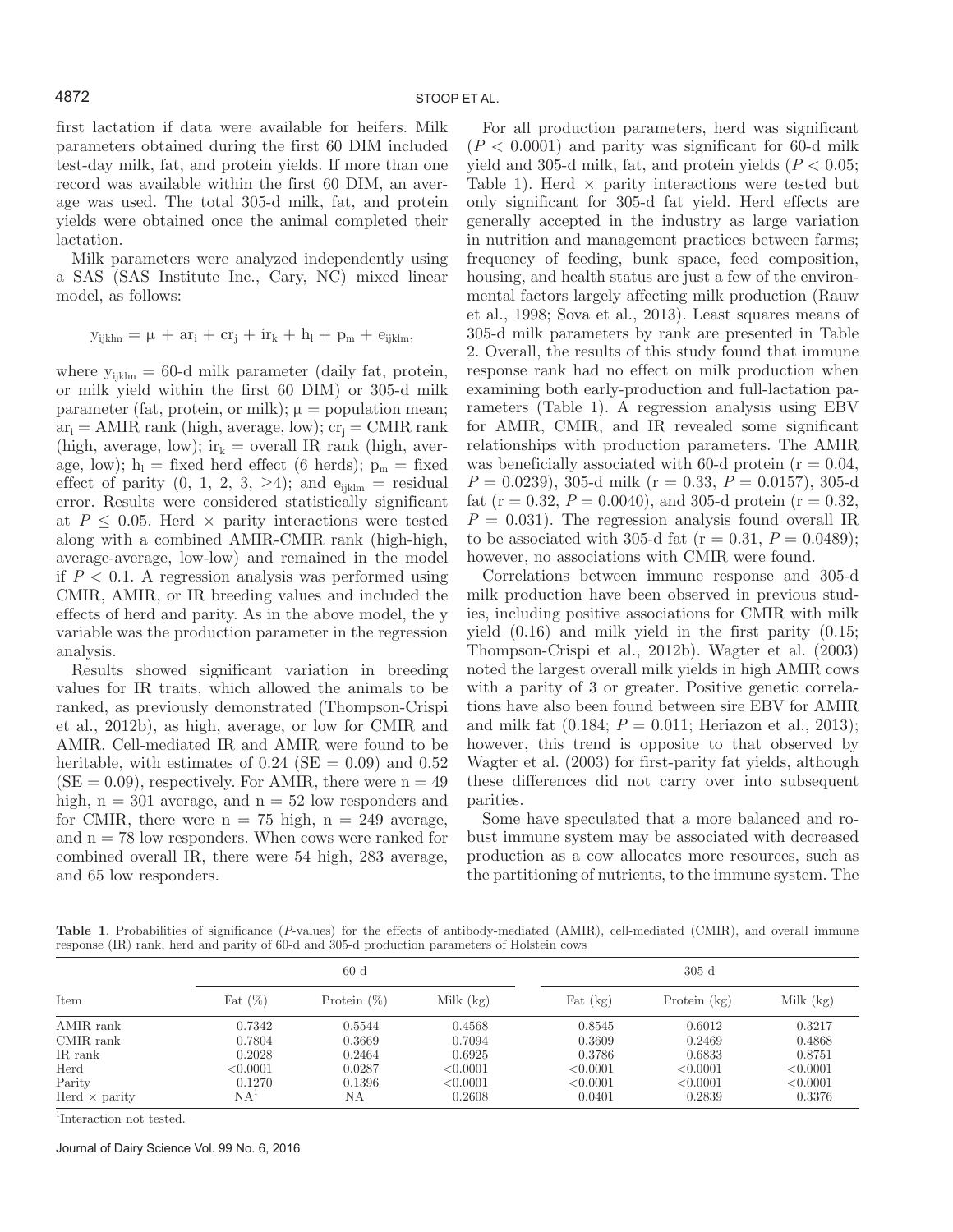**Table 2**. Production parameters at 305 d among Holstein cattle classified as high, average, and low responders for antibody-mediated (AMIR), cell-mediated (CMIR), and overall immune response (IR) classified based on  $EBV<sup>1</sup>$ 

| Trait       | Rank                | $\operatorname{Fat}$ $(kg)$ | Protein (kg)  | Milk $(kg)$     |
|-------------|---------------------|-----------------------------|---------------|-----------------|
| AMIR        | High $(n = 49)$     | 435.45(7.04)                | 351.91(5.02)  | 11,348 (172)    |
|             | Average $(n = 301)$ | 431.26(4.07)                | 347.33(2.86)  | $11,208$ (98.0) |
|             | Low $(n = 52)$      | 421.07(6.92)                | 339.94 (4.91) | 10,937(168)     |
| <b>CMIR</b> | High $(n = 75)$     | 429.84 (8.96)               | 347.14 (6.32) | 11,143(216)     |
|             | Average $(n = 249)$ | 429.21(3.70)                | 345.35(2.61)  | 11,147(89.0)    |
|             | Low $(n = 78)$      | 436.75(8.54)                | 355.51(6.08)  | 11,442 (208)    |
| IR.         | High $(n = 54)$     | 438.82(8.34)                | 351.81 (5.93) | 11,258(203)     |
|             | Average $(n = 283)$ | 430.15(3.82)                | 346.58 (2.71) | $11,183$ (93.0) |
|             | Low $(n = 65)$      | 422.15(7.62)                | 343.31 (5.38) | 11,111 (184)    |

1 Data represent least squares means with SEM in parentheses.

results of the current study suggest that this may not be the case. Feed intake and thus resources are limited, and must be utilized for growth, reproduction, maintenance, and lactation; once a resource has been used for one requirement, it is no longer available for another, making trade-offs unavoidable (Rauw, 2012). Previous studies in various species demonstrate reduced performance due to energy and nutrient costs of a superior immune system (Klasing and Leshchinsky, 1999; Soler et al., 2003). In contrast, greater growth performance has been observed in high-immune-responding swine, where animals were bred for high and low immune responsiveness over 8 generations (Mallard et al., 1998). Another study in wild white-footed mice, which quantified resting and daily metabolic rates along with masses of body organs, determined that although mounting an immune response requires a significant amount of energy, maintaining the immune system has a minimal cost (Derting and Compton, 2003). Nonetheless, mounting efficacious immune responses are essential to life and our results show that a robust immune response may not translate to decreased production in the dairy cow.

Previous research has found that cows classified as high immune responders based on their EBV of AMIR and CMIR have decreased incidence of disease compared with average or low responders (Thompson-Crispi et al., 2012a, 2013). In conclusion, the results of the current study suggest that this ability to mount a superior immune response does not come at the cost of early lactation or complete 305-d production parameters; therefore, speculations of the milk production costs that could potentially accompany breeding and selecting for improved immune response traits may be relieved.

#### **ACKNOWLEDGMENTS**

This research was funded by grants to B. A. Mallard from the National Sciences and Engineering Research Council of Canada (Ottawa, ON), as well as the DairyGen Council of the Canadian Dairy Network (Guelph, ON). The authors acknowledge the members of the Mallard laboratory who helped with the immune response testing.

### **REFERENCES**

- Abdel-Azim, G. A., A. E. Freeman, M. E. Kehrli Jr., S. C. Kelm, J. L. Burton, A. L. Kuck, and S. Schnell. 2005. Genetic basis and risk factors for infectious and noninfectious diseases in US Holsteins. I. Estimation of genetic parameters for single diseases and general health. J. Dairy Sci. 88:1199–1207.
- Canadian Council on Animal Care. 1993. Guide to the Care and Use of Experimental Animals. E. D. Olfert, B. M. Cross, and A. A. McWilliam, ed. Ottawa, ON, Canada.
- Crawley, A. M., B. Mallard, and B. N. Wilkie. 2005. Genetic selection for high and low immune response in pigs: Effects on immunoglobulin isotype expression. Vet. Immunol. Immunopathol. 108:71–76.
- De La Paz, J. M. 2008. Using antibody and cell-mediated immune response to test antigens in periparturient dairy cows as a measure of disease resistance. MS Thesis. University of Florida, Gainesville.
- Derting, T. L., and S. Compton. 2003. Immune response, not immune maintenance, is energetically costly in wild white-footed mice (*Peromyscus leucopus*). Physiol. Biochem. Zool. 76:744–752.
- Fleming, K. 2014. Variation of bioactive components in colostrum and milk from Canadian Holstein dairy cattle classified as high, average, or low immune responder. MSc Thesis. University of Guelph. https://atrium.lib.uoguelph.ca/xmlui/<br>bitstream/handle/10214/8185/Fleming\_kelly\_201406\_MSc. bitstream/handle/10214/8185/Fleming\_ pdf?sequence=3.
- Gilmour, A. R., R. Thompson, and B. R. Cullis. 1995. Average Information REML, an efficient algorithm for variance parameter estimation in linear mixed models. Biometrics 51:1440–1450.
- Heriazon, A., M. Quinton, F. Miglior, K.E. Leslie, W. Sears, and B. A. Mallard. 2013. Phenotypic and genetic parameters of antibody and delayed-type hypersensitivity responses of lactating Holstein cows. Vet. Immunol. Immunopathol. 154:83–92.
- Heriazon, A., J. A. Yager, W. Sears, and B. A. Mallard. 2009. Induction of delayed-type hypersensitivity and interferon-gamma to *Candida albicans* and anti-hen-egg white lysozyme antibody as phenotypic markers of enhanced bovine immune response. Vet. Immunol. Immunopathol. 129:93–100.
- Hernández, A., J. A. Yager, B. N. Wilkie, K. E. Leslie, and B. A. Mallard. 2005. Evaluation of bovine cutaneous delayed-type hypersensitivity (DTH) to various test antigens and a mitogen using several adjuvants. Vet. Immunol. Immunopathol. 104:45–58.
- Hine, B. C., S. L. Cartwright, and B. A. Mallard. 2011. Effect of age and pregnancy status on adaptive immune responses of Canadian Holstein replacement heifers. J. Dairy Sci. 94:981–991.
- Ingvartsen, K. L., R. J. Dewhurst, and N. C. Friggens. 2003. On the relationship between lactational performance and health : Is it yield